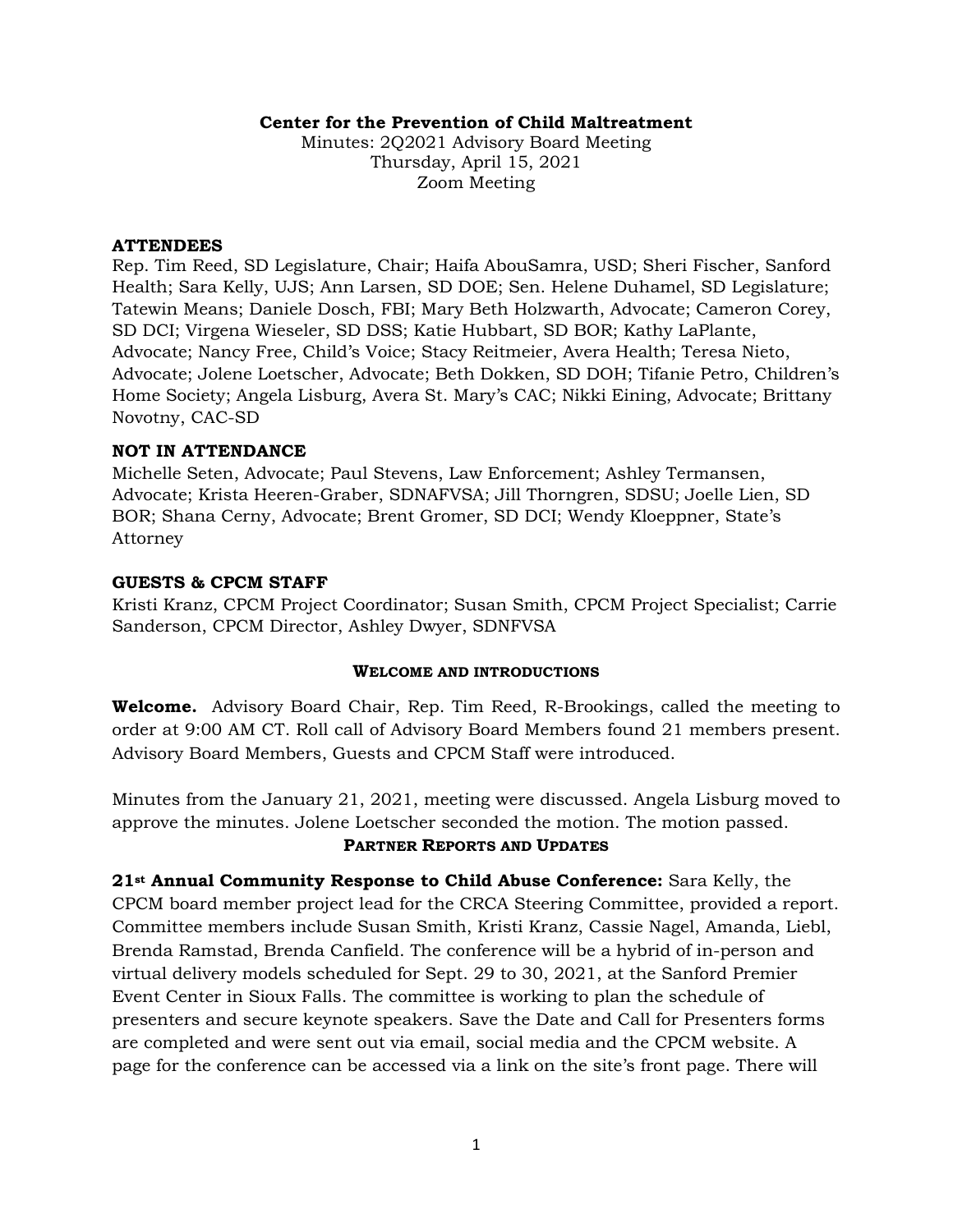be three breakout session segments with rooms set up to have an option to socially distance if desired. Kranz has toured the convention center to solidify logistics.

**South Dakota Resilient Communities:** Board member Nikki Eining shared an update of the Brookings County Resilient Community ceremony on April 18, 2021. Board Chair Reed as well as CPCM Director Carrie Sanderson and board member Haifa AbouSamra, dean of the School of Health Sciences at USD attended and spoke at the ceremony. Eining referred to it as a great celebration of people in the Brookings County area who are committed to reframing child and family wellbeing. The website ResilientSD.com was recently launched and includes a PDF summary that communities can use to work through the phases of the Resilient Communities process. Sanderson, Eining and another Social NET Works member Darla Biel hosted a Resilient Communities session on April 28 for interested communities. Rapid City, Watertown and Vermillion are interested in starting the process.

## Action Item: Link to the YouTube video of ceremony Award presentation from the South Dakota [Center for Prevention of Child Maltreatment -](https://www.youtube.com/watch?v=tV7_Q4lQMg4) YouTube

**Child Abuse Prevention Month:** Susan Smith reported on Child Abuse Prevention Month (CAPM). Twenty-six Blue Ambassadors were recruited from social media and students in the USD School of Health Sciences to promote prevention of child abuse on Wear Blue Day April 14, 2021. Ambassadors were encouraged to post on social media about the event. Special CAPM posts were made for 29 days on Facebook and Twitter. CAPM Facebook lives were presented on forensic nursing, the SANE program and the addition of dental hygienists as mandatory reporters. Wear Blue Day was promoted heavily on social media and in the March and April CPCM newsletters.

**Larsen Announcement:** Ann Larsen announced her retirement from the South Dakota Department of Education and upcoming resignation as a CPCM board member. She commended CPCM on the Center's wonderful work and remarked on her positive experience as a board member. She was congratulated and received well wishes from several board member. Board Chair Reed thanked her for her contributions. Ms. Sanderson encouraged board members to attend Larsen's retirement party on June 3.

**Funding Applications:** Ms. Sanderson reported on four major funding applications submitted by CPCM since January 2021.

1. SANE (Sexual Assault Nurse Examiners): Kristi Kranz worked with a grant consultant and CPCM partners to write the SANE grant. The grant name will change from Sexual Assault Nurse Examiners to Sexual Assault Forensic Examiners. The name change will better reflect actual practice as doctors and other medical professionals also complete the forensic examination. The application was supported by USD School of Medicine. Dr. Bridget Diamond-Welch will work with CPCM to address training on pediatric sexual assault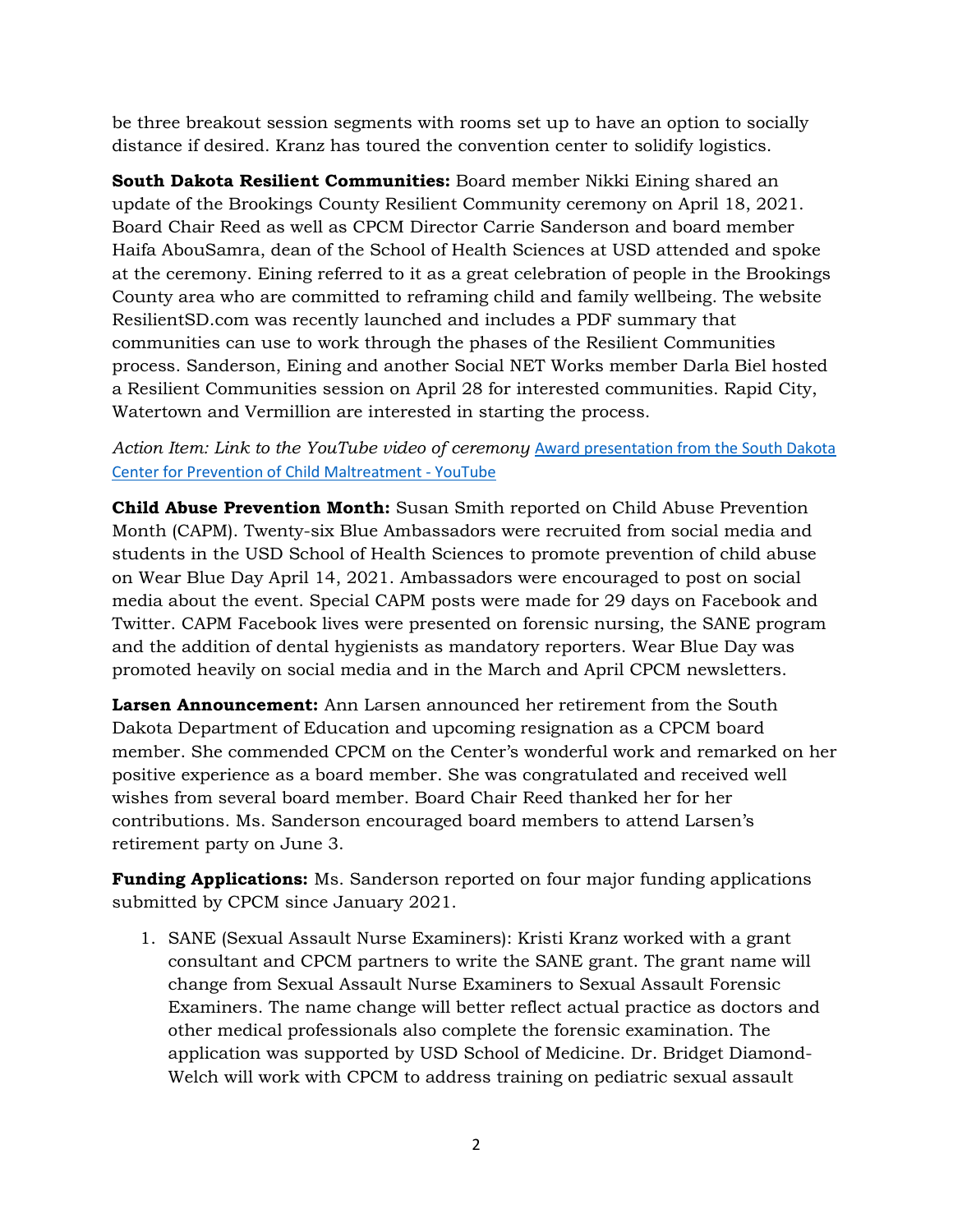cases. A law school fellow was also included in that grant. The new position will assist the SANE program as well as doing research for CPCM partners.

- 2. U.S. Health Resources and Services Administration (HRSA) grant: The national grant will provide opportunities for CPCM to work with the Department of Health on birth to 3 initiatives. The grant provides funding to form a healthcare collaborative to address overlapping strategies for referral systems and legal concerns and the addition of a CPCM assistant director. Grant partners and supporters included the Department of Health, Department of Social Services, Department of Education, USD School of Medicine, SD Area Health Education Center, Avera Health, Sanford Health, and the Statewide Family Engagement Center. Twenty grants are available. If received CPCM would combine other funding to hire an administrative assistant. Thank you to CPCM board members who wrote letters of support and assisted in writing the grant.
- 3. CARES Act/ ARPA Funding: CPCM provided nine proposals to the Department of Education for potential funding to help respond to Covid-19. Proposals include funding the Child and Adult Advocacy Studies program at USD and overlapping statewide data strategies including reports on child wellness. Ann Larsen reported those proposals are under consideration.
- 4. UJS, CIP Support: CPCM is partnering with the Court Improvement Program to host a monthly training on different child and adult advocacy topics. The April session was on ACEs in the Courtroom presented by Ms. Sanderson. A law school class is under consideration at USD. The CIP committee will also cosponsor a law fellow to aid in research and coordinating A&N trainings at the law school.

CPCM also supported a grant application by the Department of Health that would support funding child advocacy efforts in tribal communities.

**Bylaw Amendment: Executive Committee:** The bylaw amendment would create an executive committee within the advisory board structure. The five-member committee would facilitate decision making between board members or in urgent and crisis situations. It will provide guidance within the strategic plan and serve as a steering committee for CPCM growth. Members include: CPCM Advisory Board Chair and Vice-Chair and three additional members elected for one-year terms. The CPCM Director will serve as an ex-officio member. A decision on the amendment was delayed in order to consider language suggested by Tatewin Means that would add term limits and a requirement that one executive committee member was from a tribal community. The board will take an email vote on the suggestion before the August meeting. If passed, a nominating committee will be called to help identify executive committee members in order to prepared for an election and vote at the August meeting. Board member descriptions will also be reviewed.

**Community Advocate Election:** Jolene Loetscher, Angela Lisburg and Mary Beth Holzwarth were nominated for community advocate positions. Ms. Means moved and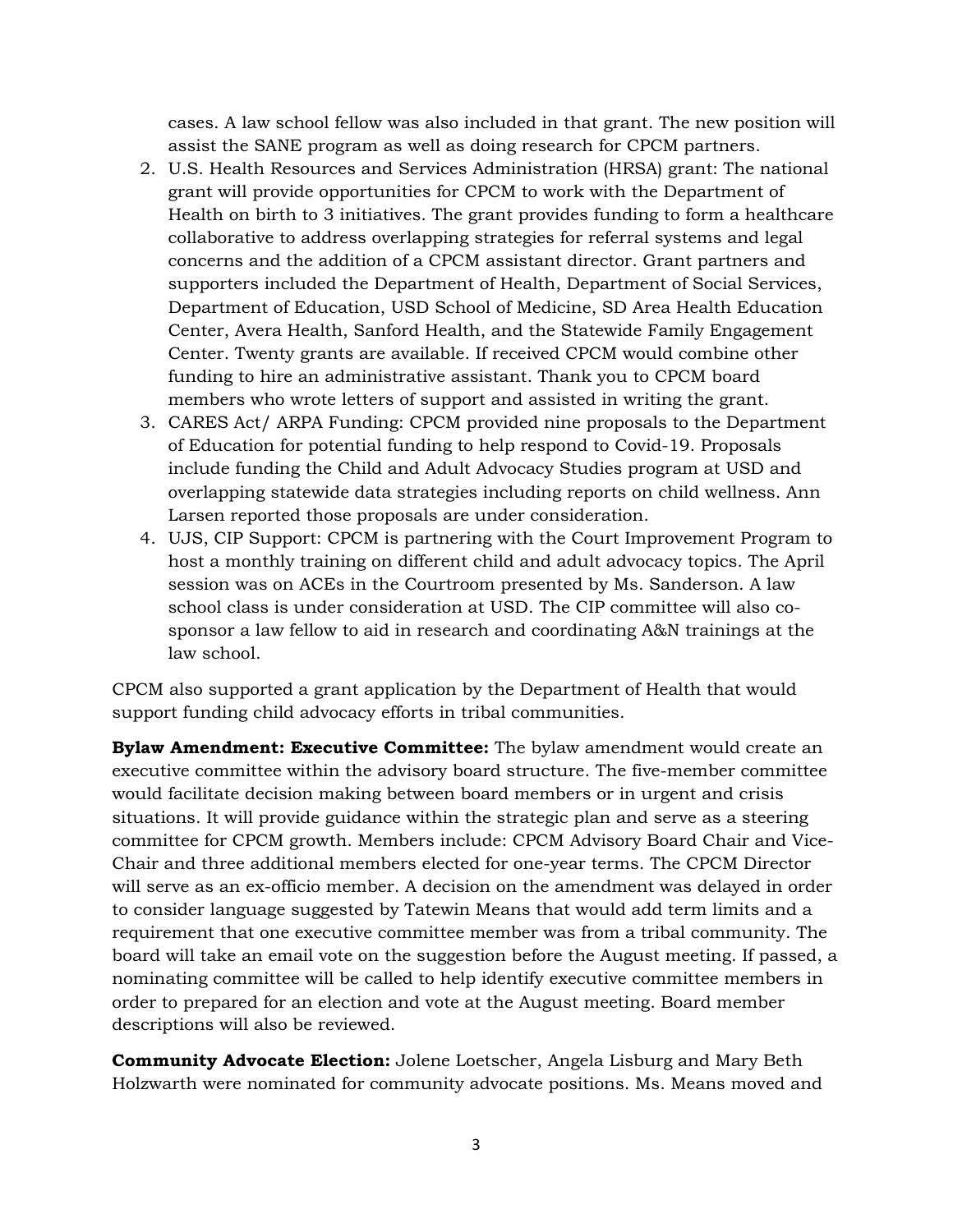Mr. Corey seconded the motion to elect. It was approved. Due to member schedules the date of the board meeting may need to move to a different week.

**CPCM Policy and Advocacy:** Chairman Reed discussed contributions by CPCM intern Delaney Jayne on his bill criminalizing sex with a person younger than 18 by a person of influence. She put together research on the issue and helped testify in favor when it went through the legislative process. Reed reviewed an issue with legislative advocacy that involved the Governor's Office response to a homeschooling bill. Board of Regents policies need to be observed and legislative advocacy should be reviewed in advance with the BOR and USD Administration. Reed said a future bylaw revision will address the issue. Ms. Sanderson added that CPCM had an excellent legislative year including a great turnout to the Children's Day at the Capitol event Feb. 1. Several legislators reached out about being involved in policy change in the future. The application to join Prevent Child Abuse America will be put on hold while the advocacy protocols are finalized. Sara Kelly commented that Ms. Sanderson and the CPCM staff did an outstanding job keeping the board updated legislative initiatives. Sen. Duhamel commented that it is important to know the Center's position on bills and Carrie's interaction is very important to the overall advocacy process. Tatewin Means proposed addressing corporal punishment and law enforcement presence in schools as a future legislative issue. Nikki Eining asked whether there would be a direct and indirect path to advocacy for CPCM in the future. Reed confirmed that there would be a direct method with representatives. The other method would be testifying on bills. All positions would be discussed with the Dean of Health Sciences. Reed will spend the summer working on legislation to address the young age of South Dakota rape victims.

## **STRATEGIC PLAN UPDATE: FINAL APPROVAL**

CPCM Director Carrie Sanderson discussed the crosswalk of initiatives in the strategic plan that make it easier to navigate. The initiatives identify funding sources and are divided into ongoing and emerging categories. CPCM funds different portions of staff positions with grant money. Major goals include training for law enforcement and attorneys as well as data, but only if grant money is received. The Center is investigating ways to fundraise via the USD Foundation and a major fundraising event.

*Action Items: Board members identify overlaps with strategies in their areas and contact CPCM.* 

## **OPEN DISCUSSION & ACTION ITEMS**

Board members congratulated SA Cam Corey on his promotion to Assistant Director of the DCI. He will remain on the board through this transition. Ms. Larsen complimented Children's Home Society on its ACEs report. Ms. Means discussed healing camps being put on by her agency for suicide prevention. She suggested CPCM be a repository of this information and provide a template for other tribes